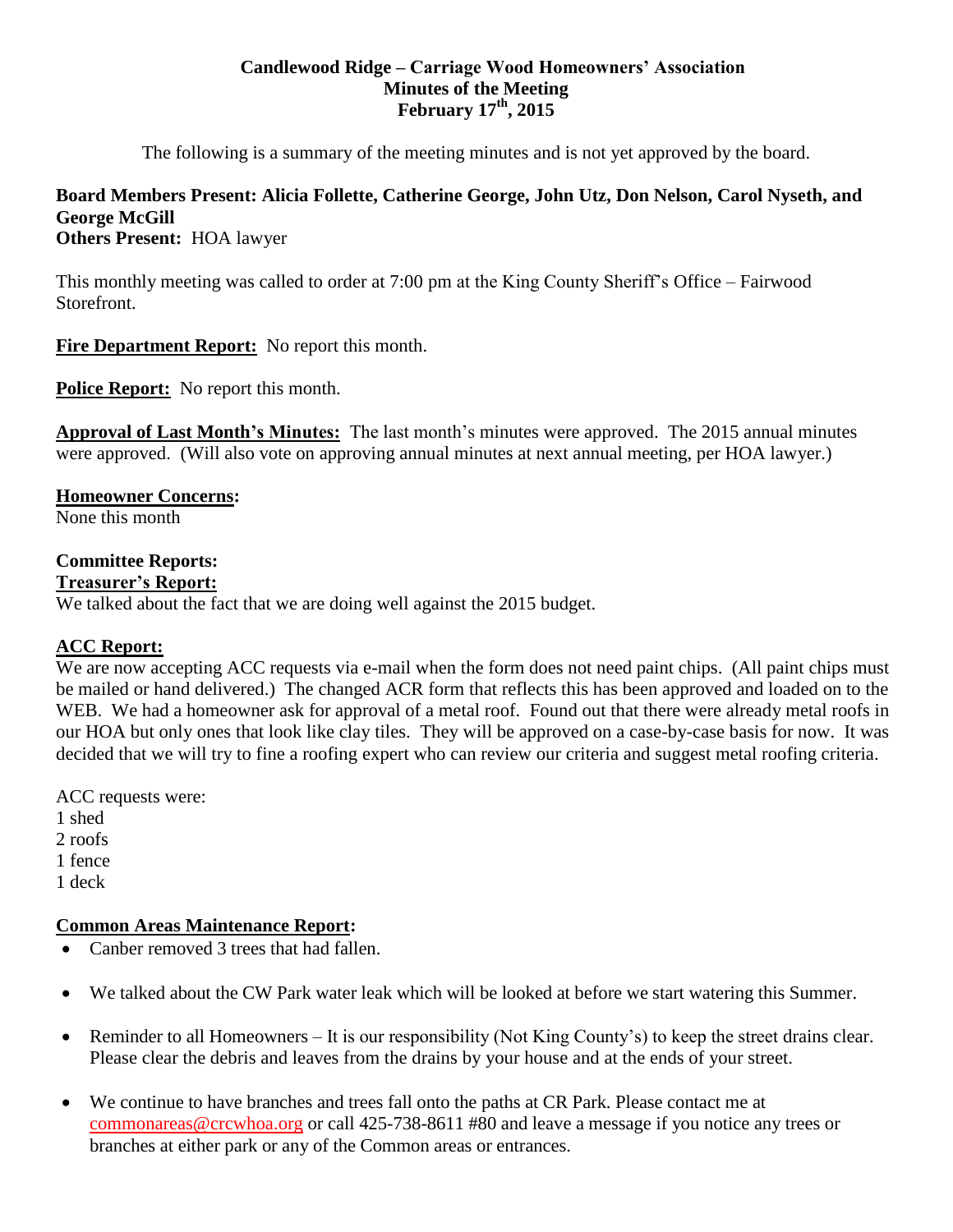- Reminder all dogs must be on leash this is a King County Law as well as our policy in our HOA Parks.
- King County Sheriff Patrols and requests will now be coordinated by the CAM Chair and monthly reports will be submitted before each monthly meeting. Please contact the Board with any areas of concern and we will do our best to accommodate.
- Please keep a watch for suspicious Activity and call 911

**Reminder:** Our parks are private parks which exist for the use and enjoyment of HOA residents, their families and guests. They are not public parks. Our park usage rules apply to everyone. Following are some of the rules that have been established to maximize safety, and minimize liability and maintenance cost:

A. Park Hours: 9:00 am to dusk.

- B. No Smoking, alcohol, drugs, loud music, golfing, motorized vehicles or **Fireworks** are allowed.
- C. Animals must be leashed and owners are responsible for cleaning up after their animals.

## **Complaints Negotiations Report:**

There were no new complaints this month. We talked about the appeal process with the HOA lawyer. Homeowners have the right to appeal a fine letter within 10 days after they receive it. Appeals are ONLY about the facts (if the facts that led to the fine are incorrect).

## **Legal and Insurance Report:**

None

**Cul-de-Sac Committee** None

**New Web Site:** Catherine is the focal if someone has an issue

## **Capital Improvement Committee:**

Please contact the board if you have any ideas for Capital Improvements.

#### **Nominating Committee**

John Utz is chair, Catherine George is a member. There is one old open Board position. If you are interested in serving on the Board, please contact a Board member or attend a monthly meeting.

#### **Old Business:**

None

#### **New Business:**

We determined who will have what jobs for the 2015 Board. There were no changes from 2014.

Roles for the 2015 HOA Board Members

| John Utz         | President / Nominating Committee Chair             |
|------------------|----------------------------------------------------|
| Alicia Follette  | Complaints                                         |
| George McGill    | Common Areas Chair/Cul-de-sac Chair/Vice President |
| Don Nelson       | Legal and Insurance/Treasurer                      |
| Catherine George | <b>ACC/Web Master/Reporting Secretary</b>          |